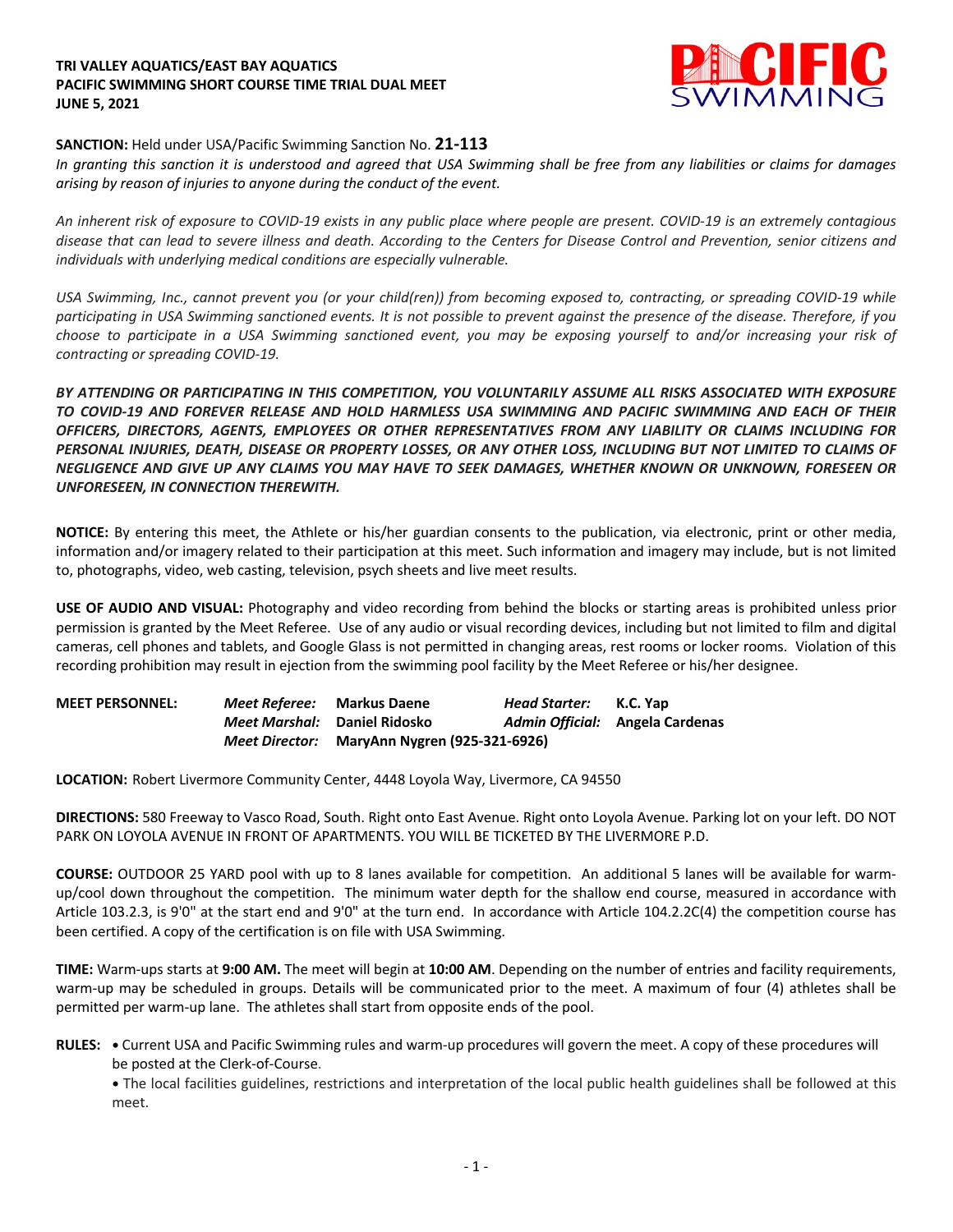**•** All applicable adults participating in or associated with this meet, acknowledge that they are subject to the provisions of the USA Swimming Minor Athlete Abuse Prevention Policy ("MAAPP"), and that they understand that compliance with the MAAPP policy is a condition of participation in the conduct of this competition.

- **•** All events are timed finals.
- **•** All events will swim fast to slow.
- **•** Athletes may compete in **4** events per day.
- **•** All Athletes ages 12 and under should complete competition within four (4) hours.

**•** Entries will be accepted until the number of splashes exceeds the estimated timeline, per the "Four-Hour Rule," based on the Athletes age and gender, up to the number of participants that can safely accommodated per facility requirements.

**•** If local conditions warrant it the Meet Referee, with the concurrence of the Meet Director, may require a mandatory scratch down. Immediate cash refunds will be made for any mandatory scratches.

- **• All Coaches and Officials must wear their USA Swimming membership cards in a visible manner.**
- **•** All athletes 18-Over must have completed the Athlete Protection Training in order to compete.
- **•** At the discretion of the Meet Referee, different events and genders may swim combined.
- **•** All participants will follow the Facility Safety Guidelines which will be communicated to all participants prior to the meet.
- **•** Spectators are not allowed on the pool deck. The meet can be observed from outside the facility fence.

**UNACCOMPANIED ATHLETES:** Any USA Swimming Athlete-Member competing at the meet must be accompanied by a USA Swimming Member-Coach for the purposes of Athlete supervision during warm-up, competition and warm-down. If a Coach-Member of the Athlete's USA Swimming Club does not attend the meet to serve in said supervisory capacity, it is the responsibility of the Athlete or the Athlete's legal guardian to arrange for supervision by a USA Swimming Member-Coach. The Meet Director or Meet Referee may assist the Athlete in making arrangements for such supervision; however, it is recommended that such arrangements be made in advance of the meet by the Athlete's USA Swimming Club Member-Coach.

**RACING STARTS:** Athletes must be certified by a USA Swimming member-coach as being proficient in performing a racing start or must start the race in the water. It is the responsibility of the Athlete or the Athlete's legal guardian to ensure compliance with this requirement.

**RESTRICTIONS: •** Smoking and the use of other tobacco products is prohibited on the pool deck, in the locker rooms, in spectator

seating, on standing areas and in all areas used by Athletes, during the meet and during warm-up periods.

- **•** Sale and use of alcoholic beverages is prohibited in all areas of the meet venue.
- **•** No glass containers are allowed in the meet venue.
- **•** No propane heater is permitted except for snack bar/meet operations.
- **•** All shelters must be properly secured.
- **•** Deck Changes are prohibited.

**•** Destructive devices, to include but not limited to, explosive devices and equipment, firearms (open or concealed), blades, knives, mace, stun guns and blunt objects are strictly prohibited in the swimming facility and its surrounding areas. If observed, the Meet Referee or his/her designee may ask that these devices be stored safely away from the public or removed from the facility. Noncompliance may result in the reporting to law enforcement authorities and ejection from the facility. Law enforcement officers (LEO) are exempt per applicable laws.

**•** Operation of a drone, or any other flying apparatus, is prohibited over the venue (pools, Athlete/Coach areas, Spectator areas and open ceiling locker rooms) any time Athletes, Coaches, Officials and/or Spectators are present.

**ELIGIBILITY: •** Athletes must be current members of USA Swimming and enter their name and registration number on the meet entry card as they are shown on their Registration Card. If this is not done, it may be difficult to match the Athlete with the registration and times database. The meet host will check all Athlete registrations against the SWIMS database and if not found to be registered, the Meet Director shall accept the registration at the meet (a \$10 surcharge will be added to the regular registration fee). Duplicate registrations will be refunded by mail.

**•** Meet is open only to qualified athletes registered with **Tri Valley Aquatics (PC-TRIV)** or **East Bay Aquatics (PC-EBA)**. Athletes who are unattached but participating with **Tri Valley Aquatics or East Bay Aquatics** are eligible to compete.

- **•** Entries with **"NO TIME" will be ACCEPTED**.
- **•** Disabled Athletes are welcome to attend this meet and should contact the Meet Director or Meet Referee regarding any special accommodations on entry times and seeding per Pacific Swimming policy.
- **•** The Athlete's age will be the age of the Athlete on the first day of the meet.

**ENTRY FEES:** no entry fees.